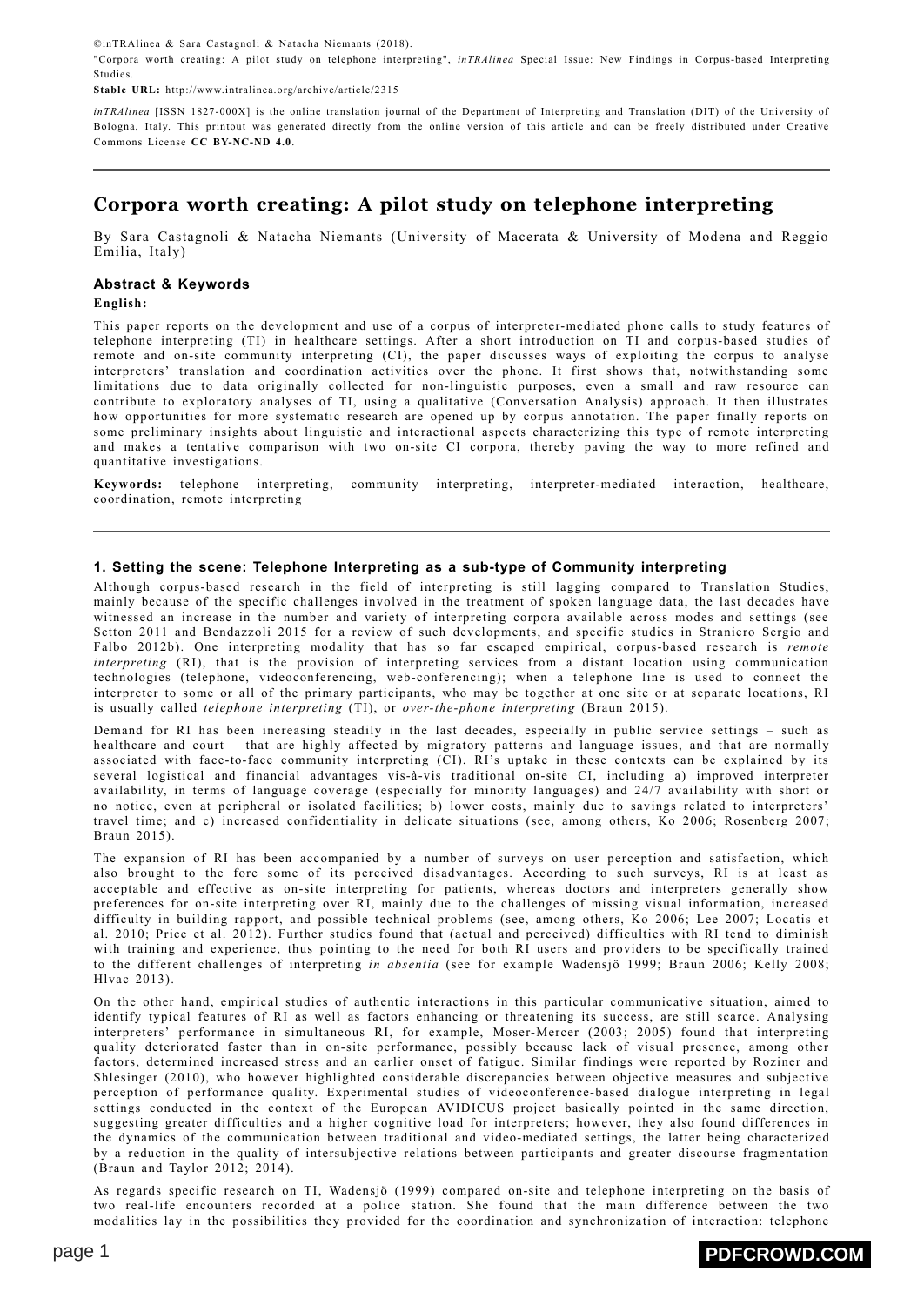interpreting was found to be characterized by different turn length, less overlapping talk and a greater coordination effort on the part of the interpreter, with difficulties also deriving from the lack of visual cues. Based on a larger sample of over 1,000 personally interpreted phone calls, Rosenberg (2007) argued that major difficulties in TI were caused by the lack of a shared frame of reference, but also by the lack of initial briefing, poor sound quality, and unusual turn-taking patterns due to the configuration of the call (speakerphone vs. telephone passing). More promising results are still to come from the ongoing European SHIFT project (Spinolo et al. forthcoming),**[\[1\]](#page-11-0)** which sets out to provide training in remote CI based on the analysis of authentic telephone and video interpreter-mediated multilingual communication.

### <span id="page-1-0"></span>**2. Corpus-based studies of Community Interpreting**

The availability of authentic data on remote interpreting is extremely limited compared with the (slowly) growing number of corpus-based studies of traditional community interpreting, with which RI research shares a number of technical/practical problems and methodological concerns. To quote but a few, a) the difficulty of accessing data and getting permission to use them for scientific purposes, which impacts on corpus design and representativeness, and ultimately on the researchers' objectives (Straniero Sergio and Falbo 2012a); b) the timeconsuming nature of data collection and transcription, which limits corpus size and also influences analysis (Niemants 2012); c) the problem of dealing with dialogue-like data including both monolingual and interpreted utterances, where overlaps and other conversational phenomena are hard to annotate or extract automatically (Angermeyer et al. 2012). There is consequently much room for improvement and the few existing CI corpora and corpus-based studies are our closest and most valuable reference.

Research in this field has been mostly qualitative in nature, relying on discourse-analytic and ethnographic methods, and especially on Conversation Analysis (CA; Sacks et al. 1974), which appears particularly well suited for observing interpreting as interaction (see Baraldi and Gavioli 2012; Straniero Sergio and Falbo 2012a; Davitti and Pasquandrea 2014; Dal Fovo and Niemants 2015 for recent overviews). As Meyer and his panelists reminded us at the *Corpus-based Interpreting Studies – The State of the Art* workshop, interaction sequences are usually investigated in detail to pinpoint systematic challenges of community interpreting, for example code switching, dyadic sequences, explanations of technical terms, and to substantiate Wadensjö's (1998) theoretical distinction between "translation" and "coordination" by observing it in professional practice.

As for interpreters' translating activity, a number of independently conducted investigations have shown that turnby-turn translation is just one of the ways in which interpreters translate the interactions. Research conducted on authentic interpreter-mediated encounters has expanded on the categories of "renditions" identified by Wadensjö (1998) and provided extensive evidence of how interpreters translate and of the reasons why they do it that way (Mason 1999 and 2006; Davidson 2000 and 2002).

The coordinating function of interpreters has also attracted an increasing interest among researchers, leading to the publication of individual and collective endeavours that have further developed Wadensjö's pioneering categorizations. According to Wadensjö, interpreters play their coordinating function when they contextualize their translations in the interaction and when they manage the turn-taking. Coordination is *implicit* when interpreters translate, since the fact of producing a turn in a language implicitly selects the participant who speaks it; coordination is *explicit* when interpreters carry out other actions, which have no counterpart in a preceding original – she calls them "non-renditions" – and which overtly contribute to organizing talk in interaction. Wadensjö herself (1998: 145–151) suggested that the distinction between implicit (through renditions) and explicit coordination (through non-renditions) is not clear-cut, since there exist overlapping areas that can be as interesting as the distinction itself and pave the way to new dichotomies, such as the one introduced by Baraldi and Gavioli:

We suggest that the distinction posited by Wadensjö between implicit and explicit coordination can be looked at as a distinction between basic and reflexive coordination, both of which can potentially be achieved by renditions and non-renditions. Basic coordination is the smooth achievement of self-reference, without any emergence of problems of understanding and/or acceptance of utterances and meanings. Reflexive coordination is the achievement of selfreference through actions that aim to improve (encourage, expand, implement, etc.), question or claim understanding and/or acceptance of utterances and meanings (2012: 5–6).

The edited volume by Baraldi and Gavioli gives a substantial contribution to research into reflexive coordination activity, as the chapters in it analyse, in different ways and from different perspectives, authentic data from some of the CI corpora available to the scientific community, e.g. the DiK corpus of Portuguese-German and Turkish-German interpreted doctor-patient communication (Bührig and Meyer 2004), the AIM corpus of Italian-English/Arabic/Chinese/French language-mediated interactions in healthcare (Baraldi and Gavioli 2012), and the CorIT corpus of Italian television interpreting (Falbo 2012).

Although CI corpora have so far been analysed qualitatively, their growing size is now opening paths to combine qualitative and quantitative approaches, where corpus technologies can be used to code, count and search existing collections. In this regard, Gavioli et al. (2016) suggested that coding CI corpora should primarily be done to search interesting data for analysis, i.e. to retrieve different types of encounters and interaction sequences, and only afterwards to count what has been searched for, for example lexical items or dyadic vs. triadic sequences. These considerations originate from their use of the AIM corpus, which is probably one of the biggest collections of this kind worldwide.**[\[2\]](#page-11-1)**

<span id="page-1-2"></span><span id="page-1-1"></span>The AIM corpus currently includes about 550 interpreter-mediated medical encounters for over 100 hours audio recording, whose transcripts have been mainly produced using a simple word processor. Although many AIM transcribers still prefer to rely on separate software tools to manage the recordings and produce transcripts, there is a case for using a single interface, where the transcript acts as a dynamic index to the recording. This would allow transcribers to keep symbols to a minimum and facilitate the adding and subtracting of details for the purpose of more precise analyses and of presentations to different types of audiences. Such interfaces include EXMARaLDA, which was used to experimentally audio-link a subset of 19 French-Italian encounters recorded in Italian and Belgian healthcare settings (Niemants 2015), and ELAN, which was tested to audio-link another subset collected for the purposes of a recent project on improved communication in Italian healthcare settings.**[\[3\]](#page-12-0)** Both EXMARaLDA and ELAN enable researchers, just by clicking on the transcript, to listen to the corresponding audio segment, thereby playing a major role in keeping track of what different transcribers do on the data. Both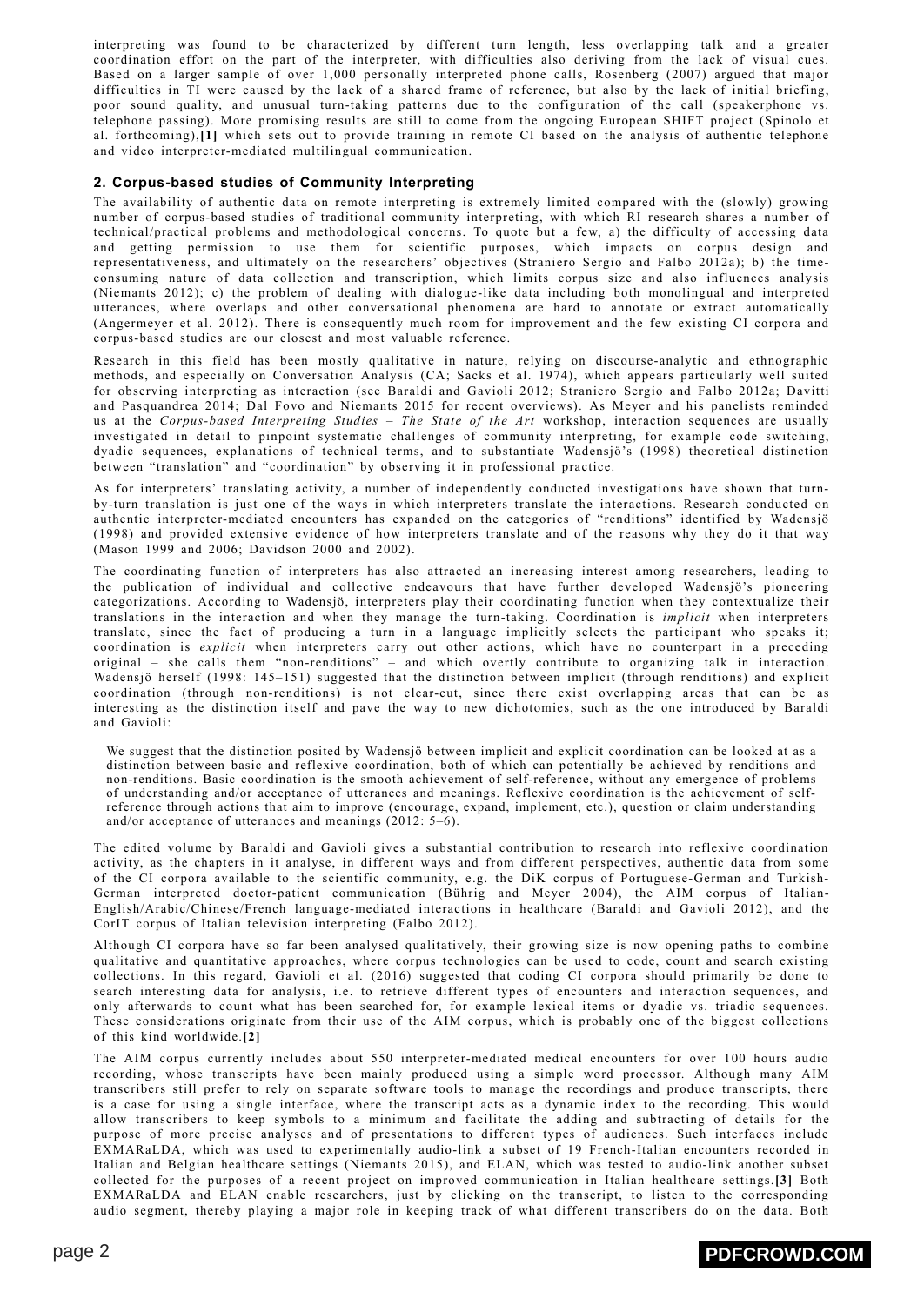tools additionally allow for data extraction, enabling one to retrieve lexical matches, like concordances, as well as complex interactional sequences that can be later investigated in greater details.

<span id="page-2-0"></span>While being far from the level of annotation added in the Community Interpreting Database,**[\[4\]](#page-12-1)** the AIM corpus is representative of the efforts that are internationally being made to turn existing CI "spoken corpora", that is 'collections of transcripts of (video)recorded data not included in the corpus' (Straniero Sergio and Falbo 2012a: 31), into "speech corpora", that is multimodal collections where 'the audio and/or video tracks, with the relevant transcripts, are an integral part of corpora themselves' (ibid.: 31–32). As Straniero Sergio and Falbo underline when making such a distinction, 'this difference in the presentation of data decisively affects the analysis potential not only of corpora, but also of the aspects to be investigated' (2012a: 31–32), which is true for both on-site and remote forms of interpreting.

### **3. Creating and using a Telephone Interpreting corpus**

The following sections introduce the work done to create a corpus out of a small existing collection of TI transcripts. Our aim is to show that, considering the paucity of authentic RI data available to the scientific community, even a small, unorthodox corpus can make a valuable – albeit exploratory – contribution to empirical research on this interpreting type.

### **3.1 Corpus description**

Our corpus contains the transcriptions of 30 telephone calls to a remote interpreter made at a healthcare institution of the Emilia Romagna region (Italy) on the occasion of medical encounters involving at least one Italian healthcare provider (doctor, nurse) and a foreign patient with no or limited Italian proficiency. The phone calls were made between 2013 and 2014, when the institution was experimenting with a TI service to assess whether it could effectively be integrated with the existing face-to-face community interpreting service – or replace it in some specific contexts – in order to reduce costs and improve coverage.

The 30 recordings (a sample of about 1/5 of total phone calls made during the testing phase, kept by the external service provider for legal purposes) were listened to and transcribed within the institution to monitor how the TI service was being used, as well as the personnel's attitude towards the service itself. Most transcriptions were provided by some to-be translators during traineeships, mainly for phone calls involving language pairs that they could master (namely, Italian plus English/French/Albanian/Polish); some recordings involving Chinese or Arabic interpreters were also transcribed leaving out non-Italian turns, based on the assumption that even partial transcriptions would be sufficient for the non-linguistic quality control envisaged. For the same reason, transcribers were not provided with specific guidelines for the transcription nor for the annotation of paralinguistic features such as pauses, hesitations or overlaps. Plain, orthographic transcriptions were produced using a word processor. Access to the recordings was subject to a cumbersome procedure which involved asking permissions to listen to individual audio files; these would remain accessible for 4–5 days and could not be downloaded.

Lack of access to the original recordings implies that, when turning these texts into a corpus, we had to accept some major limitations as "irreparable". The quality of transcripts stands out as the most problematic aspect: a) some of them are incomplete, as they involved turns in languages unknown to transcribers; b) as they were produced by different translators, not specifically trained for the purpose and without any guidelines, inconsistencies – and even inaccuracies – are inevitable both within and across transcripts, especially as regards the annotation (when provided) of paralinguistic features. In addition, the lack of relevant audio tracks prevents any development of this *spoken corpus* into a multimodal *speech corpus* (see section 2).

The nature of the data directs and constrains the range of possible research objectives. On the one hand, the above-mentioned limitations affect the analysis potential of the corpus by preventing research on aspects that are specific to spoken language data, like phonetics, prosody, non-verbal features and so on. On the other hand, the small size of the corpus – about 22,500 total words – rules out the possibility to carry out statistical analyses of lexical frequencies. Moreover, the sample comes from a single source and is not sufficiently large to generalise. We believe, however, that by highlighting the recurrence of given lexical and interactional phenomena, the corpus can still be a precious resource to start identifying typical features of interpreting in this particular communicative situation.

#### **3.2 Some insights obtained through qualitative investigations of the raw collection**

Our first approach to the corpus was through manual, qualitative investigations of the transcripts, using conversation analysis (CA) methods. Despite the small size of the corpus, it was possible to identify common courses of interaction and recurring features of participants' verbal behaviour, mainly connected to the lack of visual information and shared contextual knowledge, and to observe their positive or negative impact on the success of telephone-interpreted phone calls. The main findings of this study (fully reported in Niemants and Castagnoli 2015) are summarised in the following paragraphs.

The analysis of transcripts shows that conversations in the corpus seldom follow the turn-taking sequence Speaker 1 – Interpreter – Speaker 2 – Interpreter – Speaker 1 – Interpreter and so on: while some examples of this pattern can indeed be observed within individual phone calls, the latter are essentially structured as sequences of monolingual dyadic exchanges between the interpreter and one of the primary participants (see Jefferson 1972 on *side sequences* in general, and Kelly 2007 on *side conversations* or *side talk* in the context of TI), which may or may not be subsequently summarized by the interpreter into the other language for the benefit of the excluded party (see Merlini 2015). Although, according to existing standards of practice, side conversations should be avoided by telephone interpreters (Kelly 2007: 118), the analysis of transcripts suggests that they play a fundamental role in establishing shared ground on which the conversation can then continue. In particular, corpus data suggest that an initial dyadic briefing between the healthcare provider and the interpreter – during which the former provides some basic information about the patient and the reasons for the encounter, and also informs the interpreter about how the conversation is to take place (for example if there is a speakerphone) – is essential to provide contextual information which would be taken for granted in on-site encounters but which is missing to remote interpreters, and may reduce the need for extensive negotiation afterwards.

Corpus data indicate that the lack of a 'shared frame of reference' (Rosenberg 2007: 75) between the primary participants – sitting together at the same location – and the remote interpreter determines knowledge asymmetries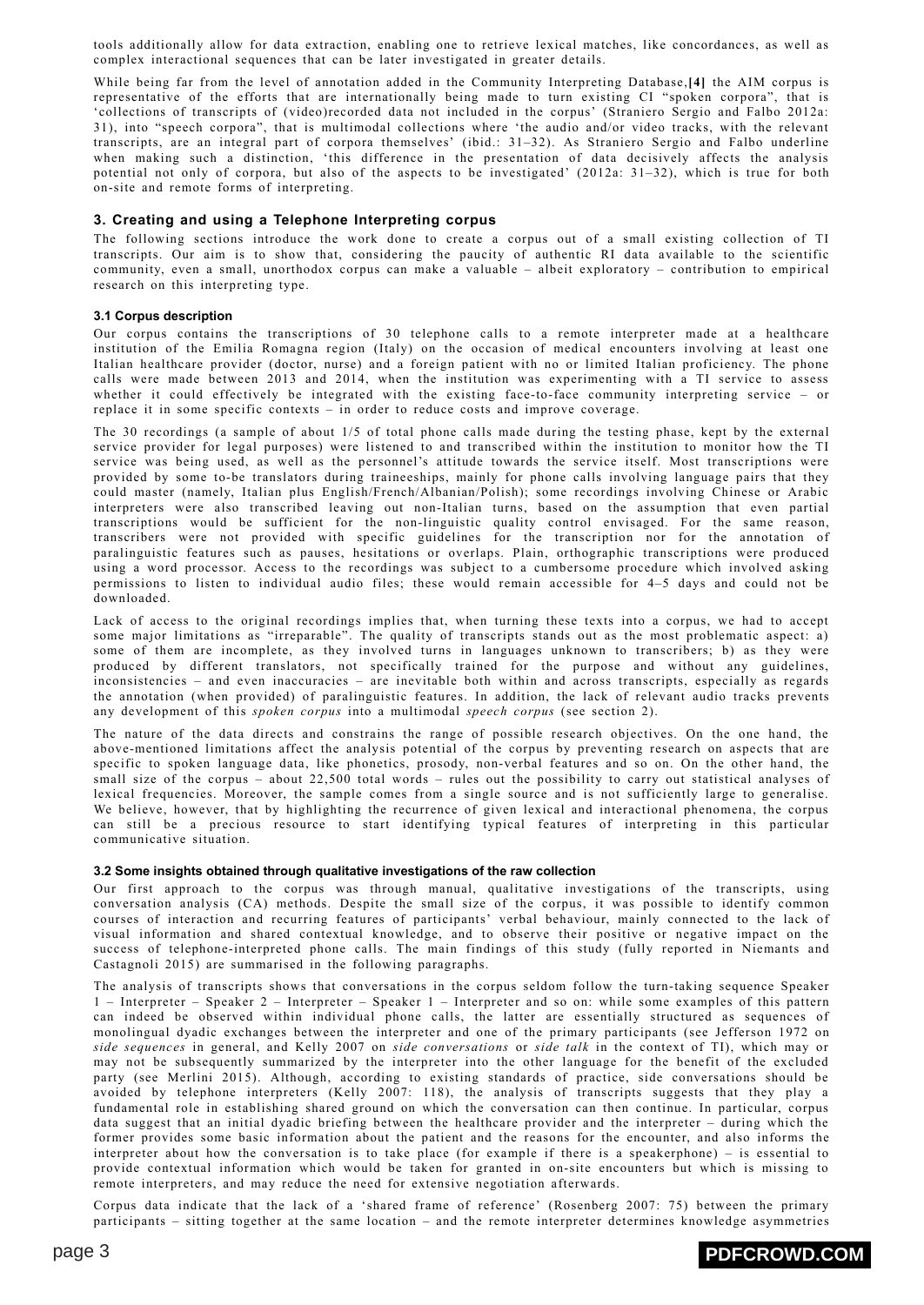at several levels. On a macro-level, remote interpreters are not only physically absent, but they may also not be familiar with the primary participants' local reality (towns, hospital/medical facilities, proper names and so on). Even more significantly, remote interpreters lack information about things that are happening in the room where the medical encounter takes place, including on-going non-verbal communication. The lack of visual clues, which several authors have described as the most problematic and stressing feature of TI (see section 1), has a negative impact on turn management and represents a major limitation in settings where practical information needs to be conveyed.

As far as turn management is concerned, the corpus contains several occurrences of interruptions and uncertainty about who is entitled to the next turn. While in face-to-face situations non-verbal behaviour such as gestures, posture, mimics and gaze have a role in guiding the interaction (see, among others, Wadensjö 1999: 254), in TI interpreters do not have access to these clues and need to rely on explicit verbalisations by the interlocutors (utterances like *Adesso te la passo così glielo dici* 'Now I'll put you through so you tell her', *Aspetta che te lo passo* 'Wait I'll put you through', *Adesso te la ripasso* 'Now I'll put you through again' are indeed common in the corpus). Difficulties in turn management also determine the presence of long, uninterrupted turns especially on the part of healthcare providers, who tend to accumulate (even unnecessary) information or questions before giving the floor to the interpreter. The major risk of such information overload is for interpreters to miss important details, which entails requests for clarifications and repetitions, and more extensive negotiation in general. Corpus data thus seem to confirm Wadensjö's remark that translating and coordinating the talk exchange is more complicated for interpreters in TI than in face-to-face interaction, so participants to a telephoneinterpreted encounter should 'make a special effort to express themselves clearly and verbalize any non-verbal activities that may have an impact on the ongoing interaction' (1999: 262).

Overall, the corpus provides evidence that the success of TI may depend on the specific healthcare setting involved and the type of information to be conveyed. As suggested in previous literature (Villarruel et al. 1999: 268; Price et al. 2012), TI is generally smooth and effective in settings in which routine information is exchanged. It is the case, for instance, of interviews preceding paediatric vaccinations, whose contents are highly predictable, as questions and answers normally focus on the child's health, on reactions to previous vaccinations and on informed consent. On the contrary, TI turns out to be less effective in "educational" scenarios in which practical information needs to be conveyed and visual clues are virtually indispensable for mutual comprehension (as also observed by Price et al. 2012), as in the case of one interpreter being asked to translate instructions on how to perform an insulin injection; or when the patient is not cooperative, and building rapport through TI becomes more complicated.

In sum, qualitative analyses proved useful to identify recurrent actions and verbal behaviours which can have an impact on the success of telephone-mediated encounters, and ultimately point to the need to develop the participants' awareness of the additional challenges of TI compared to on-site interpreting.

#### **3.3 Annotating the data for more refined, corpus research**

In an attempt to enable more systematic investigations as well as comparative analyses (see section 4), we tried to turn the collection of transcripts into a "proper" corpus which can be searched with corpus-based techniques.

<span id="page-3-0"></span>Transcripts were anonymised (by substituting personal and geographical names) and standardised as much as possible in their format. Original text files were converted into xml documents; each phone call is enclosed within a <text> element, with a unique identifier, and speakers' turns (possibly containing several utterances) are encoded as separate <s> elements, progressively numbered.**[\[5\]](#page-12-2)** This allowed us to add annotations at different levels, in order to encode (implicitly) available extralinguistic information and make it searchable: while we cannot aim at any quantification of interactional aspects, given the size of the corpus and the limited control we had over transcripts, our goal is to be able to make more focused searches as well as retrieve all instances of given elements to be then analysed qualitatively. Because of the impossibility to access original recordings, we decided to annotate only information and features that required the least interpretive effort (see Angermeyer et al. 2012).

Basic categories include descriptive metadata about the date and the setting in which phone calls took place (mainly local vaccination centre or hospital department, such as Maternity, Obstetrics and gynaecology unit, A&E and so on). This information was derived from official reports and coded in a sort of "header" at the <text> level, together with details about the language pair involved and the transcriber's name. Additional descriptive metadata is provided at the turn level, where we annotated speaker's role (doctor/patient/interpreter) as well as the language(s) involved. Basic linguistic annotation, namely Part-of-Speech tagging and lemmatisation, was also introduced; however, as the corpus could only be processed as a single, monolithic entity – it is a single file, comprising parts written in different languages – and since POS taggers can normally handle one language at a time, we decided to treat it as if it were a monolingual Italian corpus (Italian being shared by all interactions within the corpus). Consequently, turns in other languages are not properly tagged.

This basic level of annotation can be leveraged to investigate a number of interesting aspects, for example from differences in interaction patterns across healthcare settings to interpreters' "formulations" of previous turns at talk (Baraldi and Gavioli 2010; Baraldi 2012). For instance, example (1) shows selected concordances obtained by searching for the lemma *dire* "to say/tell" in interpreters' turns, and suggests that the verb is often used within turns directed to healthcare providers containing either their renditions of the patient's utterances (as in cases *a* and *b*) or summaries of what they have just told the patient in a different language (*c* and *d*).**[\[6\]](#page-12-3)**

<span id="page-3-1"></span>**(1)**

(a) 676: <s\_speaker int><s\_trans rendition>: Eh , infatti **<dice>** che non è ... non è un infortunio .

*Uh, he says that it's not… it's not an accident .*

(b) 3866: <s\_speaker int><s\_trans rendition>: Ha <**detto**> che ogni tanto la bimba soffre di mal di pancia . Dolori lievi .

*He said that sometimes the girl has got stomach ache. Mild pains .*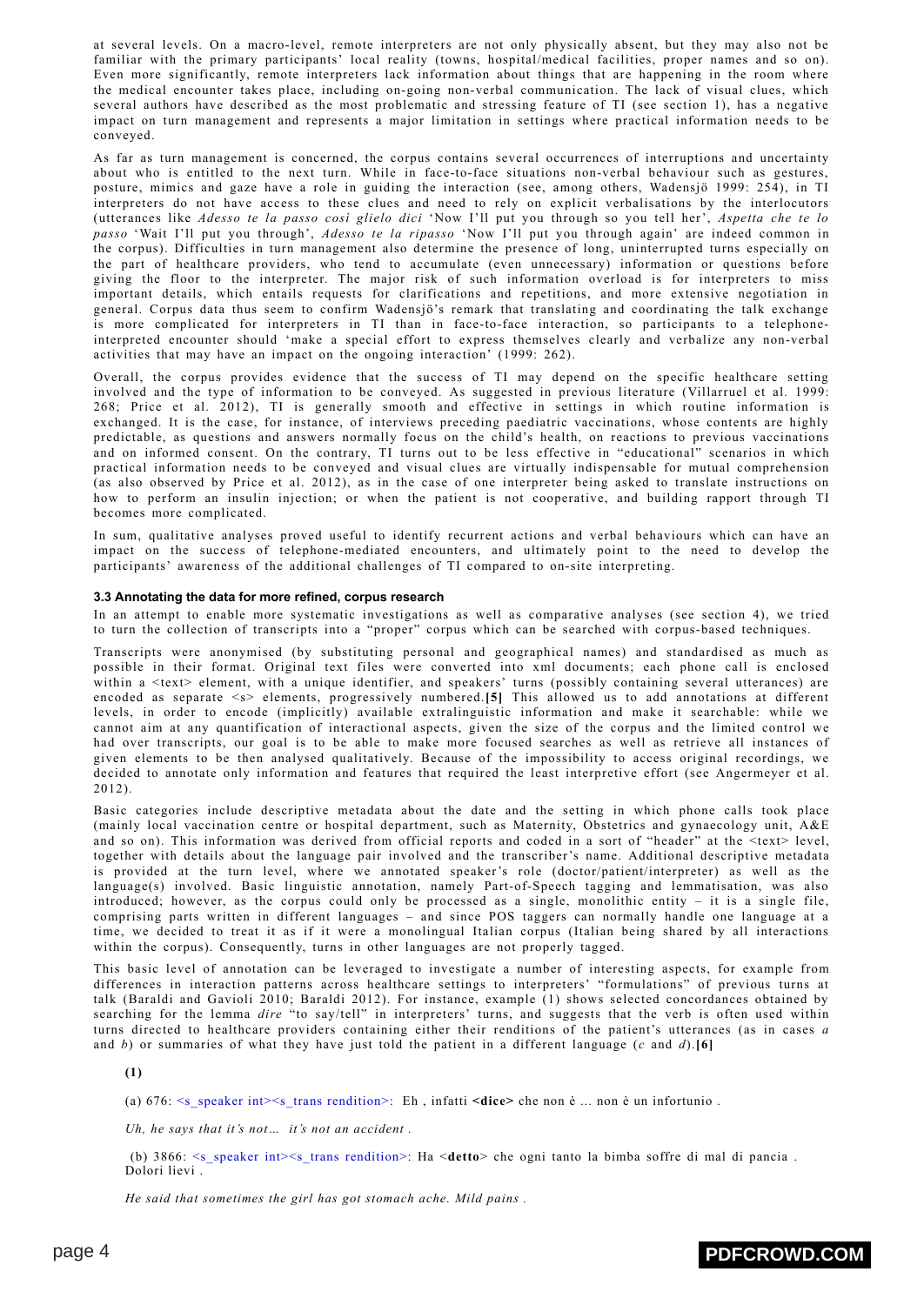(c) 1166: <s\_speaker int><s\_trans non-rendition>: # sì , gli ho **<detto>** della farmacia che si deve informare # al pronto soccorso .

 $\# yes$ , I told him about the pharmacy that he needs to get information  $\# at$  the emergency room.

(d) 1395: <s\_speaker int><s\_trans non-rendition>: Sì . Sì . Le ho **<detto>** che deve portare il referto al pediatra per i controlli successivi .

Yes. Yes. I told her that she has to bring the medical report to the pediatrician for the next checkups.

We decided to additionally include two types of analytical annotations which – according to Angermeyer et al. (2012) – are usable with community interpreting data in general (thus enabling comparisons as those provided in section 4) and do not require much subjective interpretation (thus limiting decision-making at the annotation stage). To start with, we annotated the language of turns distinguishing monolingual (*unmixed*) and multilingual (*mixed*) turns: in community settings it is quite frequent for participants and interpreters to produce mixed utterances, as a result of code-mixing, code-switching or ad hoc borrowing (ibid.: 288–289; see also Anderson 2012; Meyer 2012), and it is arguably worth investigating whether the same occurs in TI. Turns were annotated as *mixed* whenever some kind of language mix – from a single lexical item to a longer code-switch – took place, so that a search for *mixed* turns would retrieve occurrences of any type of bilingual speech. The 75 *mixed* turns in our corpus (out of 1605 total turns) are interpreters' turns (with one exception, discussed in section 4.1); the large majority of such turns correspond to a change in the primary interlocutor, as exemplified in (2),**[\[7\]](#page-12-4)** with only a few cases of real code-mixing (as in 3).

<span id="page-4-0"></span>**(2)**

<s n="40" speaker="doc" langstat="unmixed" trans="original" lang="it"> Sì, va bene. Senta, potrebbe chiederle se l'allatta ancora al seno e se dalla nascita ad oggi ha avuto nessuna malattia? Sul bambino. Gliela passo. </s>

Yes, fine. Listen, could you ask her whether she's still breastfeeding him and whether he's had any illnesses *since birth? About the baby boy. I'll put you through.*

<s n="41" speaker="int" langstat="mixed" trans="rendition" lang="it-al"> **Va bene. Grazie. [***((in Albanian))* Allora, signora. Come terza domanda il dottore vuole sapere se lei ha allattato il bambino al seno dalla **nascita e continua tuttora?]** </s>

Ok. Thanks.  $\int ((in Albanian))$  So, madam. As a third question the doctor wants to know whether you have been *breastfeeding the baby since birth and whether you still continue to?]*

**(3)**

<s n="55" speaker="int" langstat="mixed" trans="rendition" lang="it-en"> Hello. **The lady ha detto..** said that when you feel ill you have to eat something sweety and everything that you feel ill you have to eat something sweet to... okay? </s>

The second level of analytical annotation added to the corpus, which is called "translation status", is more interpretive in nature (it requires that the researcher actually looks at the data to make decisions) and is based on Wadensjö's (1998) classification of interpreters' utterances as *renditions* vs. *non-renditions*. This annotation is meant to record whether interpreters' turns correspond to translations of prior utterances made by the primary participants (whose turns are, consequently, always annotated as *original*), or do not have any counterpart in a preceding original turn, thus pointing to instantiations of interpreters' coordinating role. Identifying source-target pairs in dialogue interpreting is not a trivial task, not only because the extent to which interpreters' renditions relate to original utterances may vary (see Wadensjö's more refined categories of renditions), but also because source-target turns may not be adjacent. For example, in (4), the interpreter's turn  $n = "24"$  is arguably a rendition of two previous turns by the doctor (namely  $n = 11$ " and  $n = 17$ "), from which it is separated by a number of non-renditions, consisting mainly in (requests for) clarifications.

**(4)**

<s n="11" speaker="doc" langstat="unmixed" trans="original" lang="it"> Allora, dovrei dire alla mamma che **deve fare due iniezioni. Una sulla coscia destra, che contiene un attivo contro difterite, tetano, pertosse, epatite B, poliomelite ed emofilo B.** </s>

So, I should tell the mother that he has to get two injections. One on the right thigh, which contains an active *ingredient against diphtheria, tetanus, whooping cough, hepatitis B, polio and haemophilus influenzae B.*

<s n="12" speaker="int" langstat="unmixed" trans="non-rendition" lang="it"> Mi scusi, una sulla coscia ?  $\langle$ /s $>$ 

*I'm sorry, one on which thigh?*

 $\leq$ s n="13" speaker="doc" langstat="unmixed" trans="original" lang="it"> Destra.  $\leq$ /s>

*The right one.*

 $\leq$ s n="14" speaker="int" langstat="unmixed" trans="non-rendition" lang="it"> Okay, contro la difterite.  $\leq$ /s>

*Okay, against diphtheria.*

<s n="15" speaker="doc" langstat="unmixed" trans="original" lang="it"> Non solo la difterite. Anche tetano, pertosse, epatite B, poliomelite ed emofilo B. </s>

*Not only diphtheria. Also tetanus, whooping cough, hepatitis B, polio and haemophilus influenzae B.*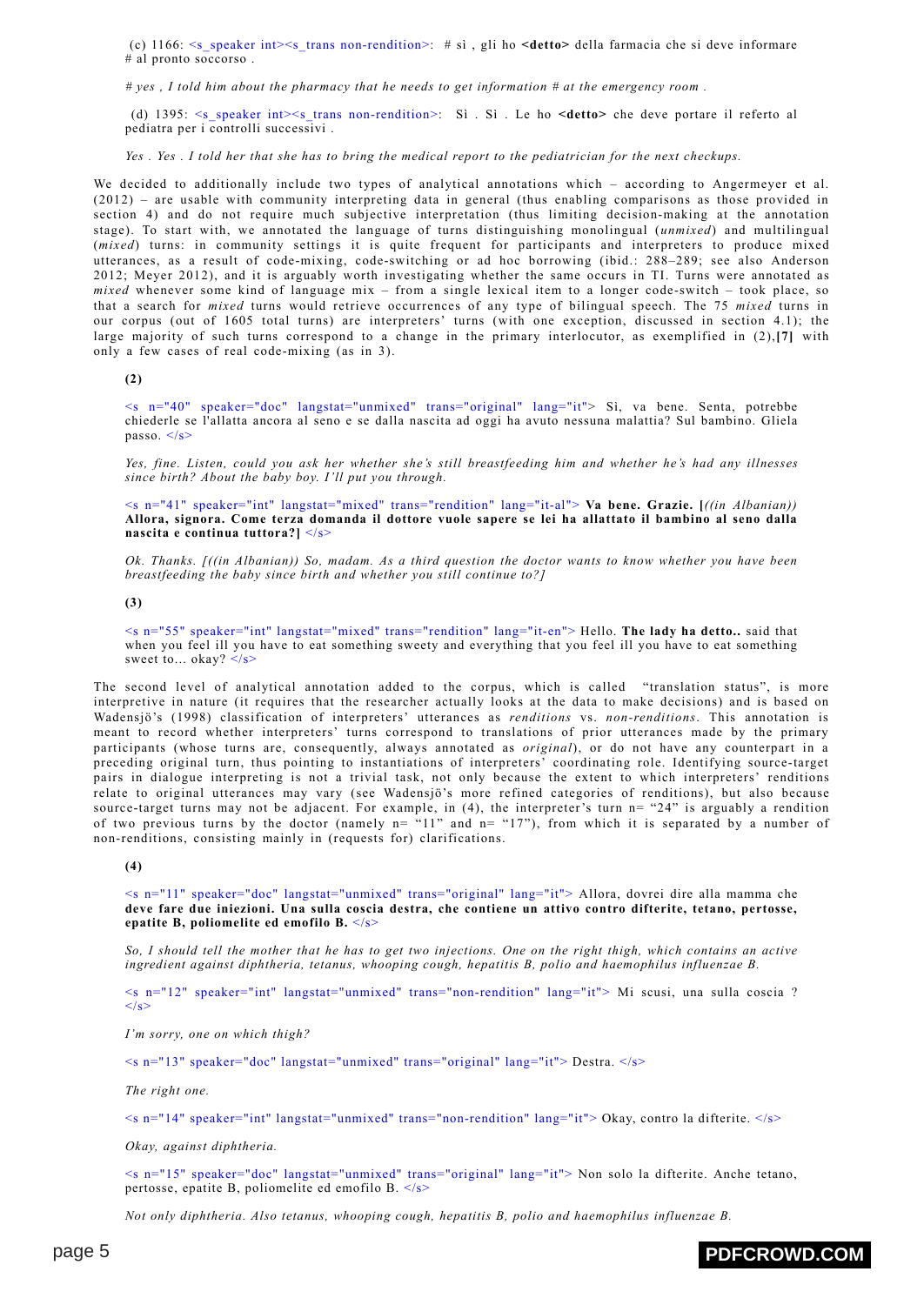$\leq$ s n="16" speaker="int" langstat="unmixed" trans="non-rendition" lang="it"> Okay, okay.  $\lt/$ s>

<s n="17" speaker="doc" langstat="unmixed" trans="original" lang="it"> **Mentre nella coscia sinistra farà una puntura che contiene il vaccino antipneumococcico**. </s>

*Whereas on the left thigh he will get an injection which contains the vaccine against pneumococcus.*

 $\leq$ s n="18" speaker="int" langstat="unmixed" trans="non-rendition" lang="it"> Anti?  $\leq$ /s>

*Against?*

 $\leq$ s n="19" speaker="doc" langstat="unmixed" trans="original" lang="it"> Antipenumococco.  $\lt$ /s>

*Against pneumococcus.*

 $\leq$ s n="20" speaker="int" langstat="unmixed" trans="non-rendition" lang="it"> Okay.  $\leq$ /s>

 $\leq$ s n="21" speaker="doc" langstat="unmixed" trans="original" lang="it"> Le passo la madre.  $\leq$ /s>

*I'll put you through to the mother.*

 $\leq$ s n="22" speaker="int" langstat="unmixed" trans="non-rendition" lang="it"> Okay, va bene. Grazie.  $\leq$ /s>

*Okay, fine. Thank you.*

 $\leq$ s n="23" speaker="paz" langstat="unmixed" trans="original" lang="fr">Allo?  $\leq$ /s>

*Hello?*

<s n="24" speaker="int" langstat="unmixed" trans="rendition" lang="fr"> Allo, bonjour. Alors, **le médecin dit** qu'il va faire deux injections au bébé, une dans la cuisse gauche, et c'est contre la blessure (XXX) et l'hépatite. Et il va lui faire une autre injection dans la cuisse droite, et c'est contre la méningite. Halo, vous m'entendez ? </s>

Hello, good morning. So, the doctor says that he will give two injections to the baby, one on the left thigh, and it's against the injury (XXX) and hepatitis. And he will give him another injection on the right thigh, and it's *against meningitis. Hello, can you hear me ?*

Considering that we can only establish correspondences at the level of speakers' turns (rather than more finegrained utterances), we decided to annotate as renditions only turns containing a significant amount of propositional elements that are retraceable to something which was previously said by other participants. In other words, interpreters' turns including both translations of prior utterances and other coordinating activities were annotated as non-renditions whenever the latter were more numerous than the former.

Even so, the translation status of some turns is not easily determined. This is the case of turns like examples (1c) and (1d) above, where the interpreter summarizes for the Italian doctor what has just been negotiated with the foreign patient. Although these kinds of turns admittedly render talk for a speaker who was temporarily excluded, the corresponding *original* is the interpreter's turn and not a stretch of talk by a primary participant; as a consequence, strictly following Wadensjö's classification, these turns were treated as *non-renditions*.

The situation is possibly even less clear-cut when dealing with interpreters' replies to patients' requests for clarification, as in (5) below. A diabetic patient is receiving instructions on how to measure her blood sugar. Following the interpreter's rendition of the doctor's utterance, the patient asks for two clarifications on the content just rendered, and the interpreter responds with two turns in which he replies autonomously, albeit recalling some content he knows – and has already rendered – because the doctor first voiced it.

**(5)**

<s n="58" speaker="paz" langstat="unmixed" trans="original" lang="en"> In a week I control three times in a  $day?$   $\lt/s$ 

<s n="59" speaker="int" langstat="unmixed" trans="non-rendition" lang="en"> **No, no. All morning you have** to control.  $\frac{1}{5}$ 

 $\leq$ s n="60" speaker="paz" langstat="unmixed" trans="original" lang="en"> All morning in every day. In the morning.  $\langle s \rangle$ 

<s n="61" speaker="int" langstat="mixed" trans="non-rendition" lang="it-en"> **Sì. You have to control in the morning.** </s>

From a certain viewpoint, the above interpreter's turns could be annotated as renditions – especially if more finegrained categories were used, e.g. Wadensjö's "multi-part renditions" for multiple interpreting utterances corresponding to one original. We decided, however, to treat them as non-renditions, in order to show that rendering originals is not enough to ensure participants' mutual understanding, and that interpreters thus need to do more, such as recalling and repeating something that has already been said and translated, to encourage and promote understanding and participation. A more detailed analysis of the possible nature of non-renditions is provided in section 4.2.

### **4. Telephone vs. on-site interpreting – Comparing corpora and discussing results**

Notwithstanding the corpus' small dimensions and the problems raised by some of the annotations added, the analyses in section 3 have already shown some of their potential. We believe, however, that the comparison with existing on-site CI corpora can yield even more interesting insights. For the purposes of this paper, we will use as reference corpora the two time-aligned subsets of the AIM corpus that we have personally transcribed, namely a small collection of interpreter-mediated interactions in Italian and Belgian healthcare settings (Niemants 2015)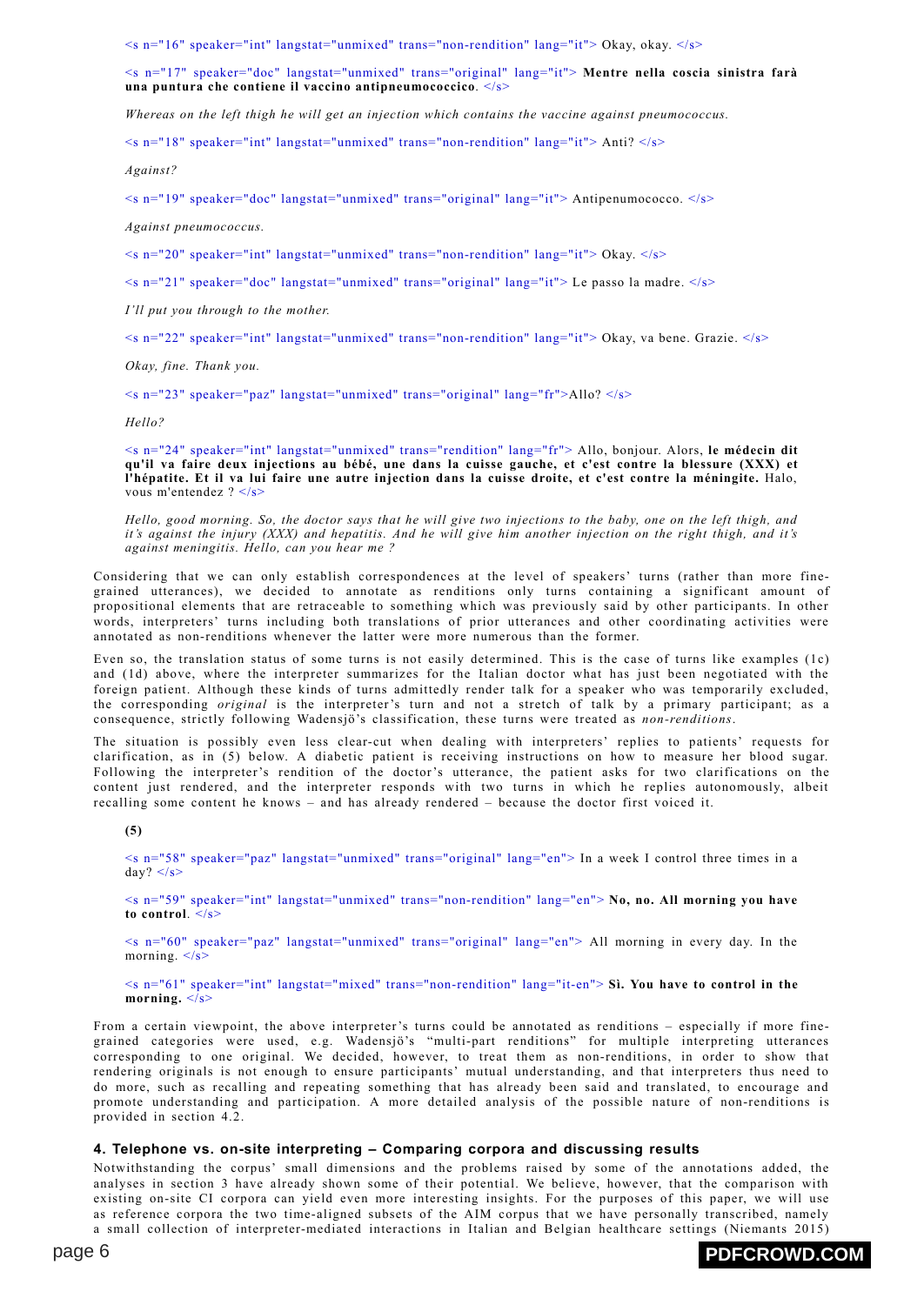and a recently collected corpus of mediated and non-mediated doctor-patient interactions in the Emilia Romagna region (see footnote 3). These were transcribed using two different multi-tier transcription tools – EXMARaLDA and ELAN – and will henceforth be referred to as "the EXMARaLDA sub-corpus" and "the ELAN sub-corpus", respectively.

#### **4.1 A closer look at mixed turns**

As we have seen above, mixed turns in our TI corpus amount to 75. Either by refining the quantitative search for speakers or by having a qualitative look at single occurrences, it appears that all the matches except one are in the interpreter's turns. In other words, with the exception of example (6) below, where the Italian doctor utters an *all right?* in English, doctors never switch code in our TI corpus.

**(6)**

<s n="1" speaker="doc" langstat="mixed" trans="non-rendition" lang="it-en"> Sì. Ha capito tutto. **All right?** Okay. Adesso mi deve dire, che non succede, però se dovesse, se ha delle crisi ipoglicemiche, che significa un abbassamento della glicemia, lei inizia a sudare, ad avere tremori, crampi, un malessere generale, deve prendere subito dello zucchero. Okay? E poi mangiare. Okay? </s>

Yes. She understood everything. All right? Okay. Now you have to tell, this doesn't happen, but in case it *happened, if she has hypoglycaemic reactions, which means that her blood glucose level falls, she starts sweating, having tremors, cramps, general sickness, she must have some sugar immediately. Okay? And then eat. Okay?*

The absence of mixed turns in doctors' talk might not be surprising if our TI corpus was only analysed on its own: it may simply indicate that doctors fully delegate the translation activity to interpreters – this is what they are contacted for in the first place – and never switch code to communicate with the patients who are sharing their physical space. While we cannot speculate on what precedes and follows the phone calls, we can state that in our corpus doctors never try to address patients directly during the call, and wonder whether this practice has some implications for the role of the telephone interpreter. As Mason (2006), Zorzi (2012) and Gavioli (2015), among others, have been showing for on-site CI, the interpreter's role is not fixed, but highly depends on the actions of other participants in the interaction, which may arguably be the case for telephone interpreting, too.

The absence of code-switches in doctors' turns, however, becomes more revealing if we compare our TI corpus with reference on-site CI corpora, which both contain instances of healthcare workers addressing patients directly.

Example (7) is taken from the "EXMARaLDA sub-corpus", where code-switches were explicitly annotated as such and can easily be retrieved using EXMARaLDA concordance tool EXAKT. Here a female Italian doctor (Doc) utters two words in French, asking the patient to breath-in through his mouth ('open mouth'). This piece of information is acknowledged by the interpreter (Int), who utters the acknowledgment token *ah* in partial overlap with the doctor's turn. She then redesigns this turn to make sure the patient follows the doctor's instructions ('ah okay good you breathe through your mouth').

**(7)**

**Doc**: bouche [ouverte]

*mouth [open]*

**Int:** [ah] okay bon tu respires avec la bouche

#### *[ah] okay good you breathe through your mouth*

Example (8) is taken from the "ELAN sub-corpus", where language status was explicitly codified as "Italian" (when turns are entirely uttered in this language), "non-Italian" (when turns are uttered in foreign languages, here mainly Arabic, English and French), "mixed" (when turns contain propositional contents in both Italian and one or more foreign language(s)) and "international" (when speakers utter minimal responses that are hardly falling within the other three categories – such as *mm hm*, *okay* and the like – or when they produce non-verbal vocalization like *laughter*, *cough* and the like), and where healthcare providers (mainly mid-wives) often switch code to address patients directly. Here the mid-wife partially self-translates what she has just said in Italian, for the patient (Paz) to understand what is about to happen (pressure measurement). In other cases, mid-wives retrieve foreign words uttered by the patients and integrate them into their Italian turns at talk (e.g. *te la do adesso la drugs sì*, 'I'll give it to you now the drugs yes').

**(8)**

**Doc:** ti provo la pressione [la tension]

*I'll measure your pressure [your pressure]*

**Pat:** [oui d'accord]

*[yes, fine]*

The tendency of healthcare workers to switch code in order to address patients directly is confirmed by other researchers working on bigger corpora of on-site CI in healthcare, such as Meyer (2012) analysing data from two projects on *ad hoc* interpreting for Turkish and Portuguese patients in hospitals in Hamburg, and Anderson (2012) studying a subset of the AIM corpus including out-patient visits with English speaking patients. Both authors show that primary participants can have some level of proficiency in their respective languages and try to communicate directly, which poses problems of coordination for interpreters and inevitably affects their role. More precisely, if primary speakers are able to understand and talk to each other, interpreters may be called to stop translating, to stay on a 'stand-by-mode', as Angermeyer suggestively describes it (2008: 391), and to monitor participants' understanding in order to decide when it is time to move in – because they do not understand each other – and out – because they manage to communicate directly – of the conversation.

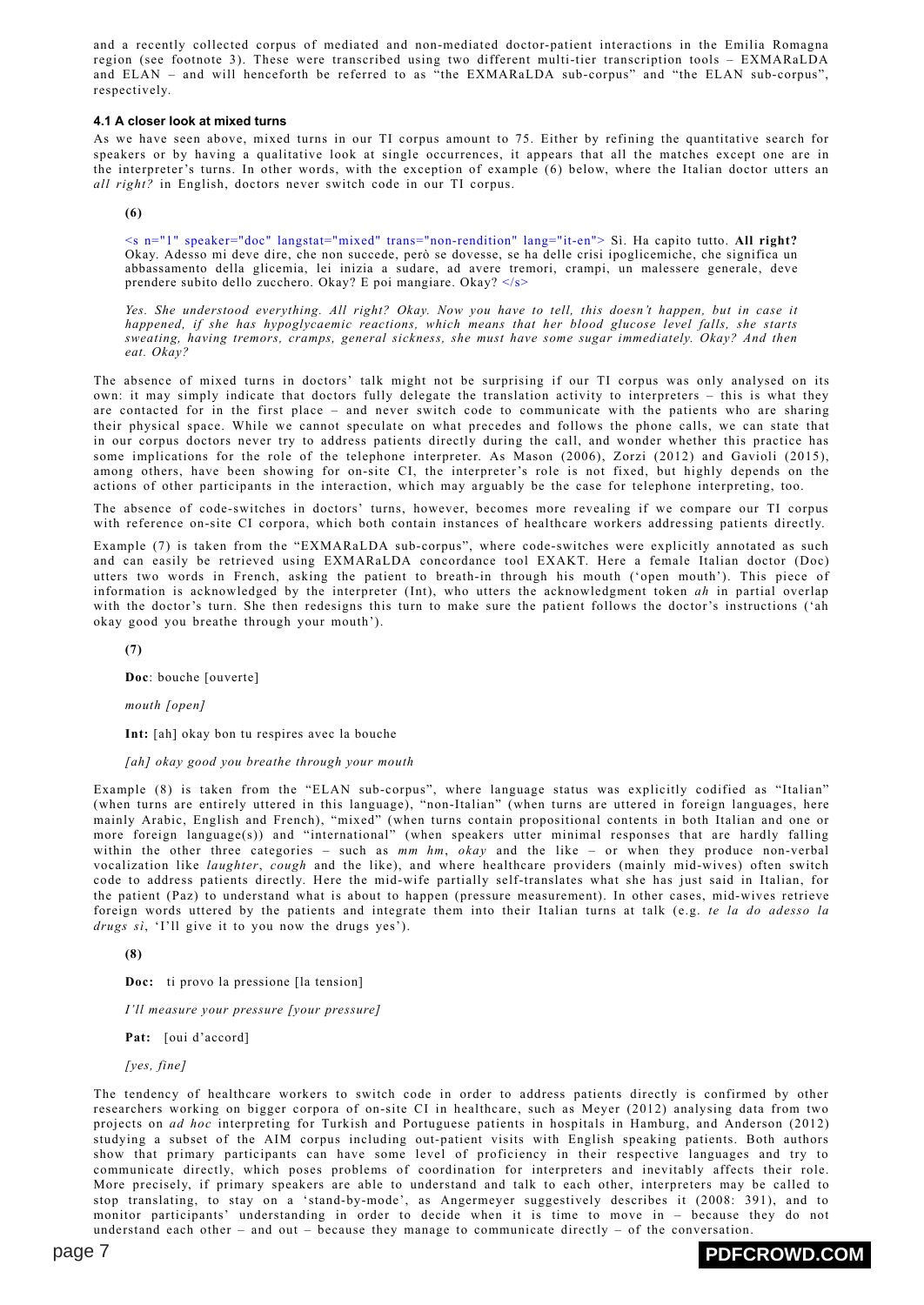The near absence of doctors' mixed turns in our small TI corpus might be due to the fact that the patients in the corpus mainly speak languages that are unknown to doctors, but might also suggest that telephone interpreters are not called to 'monitor and mould' code-switching and other 'participant behaviours that can potentially index an (at least partial) understanding of the 'other' language on the part of one or more primary participants' (Anderson 2012: 144). This hypothesis obviously needs to be tested using bigger TI and CI corpora, where translating and coordinating activities such as monitoring can be qualitatively and quantitatively compared. However, our tentative comparison raises an interesting question about the potentially different nature of on-site and remote interpreting, namely: does the absence of direct communication between doctors and patients project a mainly translating role for telephone interpreters? In other words, does their interpreting activity on the phone mainly consist in rendering primary speakers' talk?

#### **4.2 A closer look at non-renditions**

The number of renditions and non-renditions in our TI corpus (namely 207 vs. 584) in fact suggests that telephone interpreting does *not* mainly consist in rendering primary speakers' talk but involves a high dose of coordinating activities. This preliminary result is in line with recent studies on dialogue interpreting (see Baraldi and Gavioli 2012; Dal Fovo and Niemants 2015 for two recent collections) where, irrespective of the languages spoken, interpreters appear to do much more than translating.

Starting from the assumption that both on-site and remote interpreting consist in translating (mainly through renditions) *and* coordinating (mainly through non-renditions) work, we will now compare some non-renditions retrieved from our TI corpus with some of those recurring in our two reference corpora. Our objective is to see whether there are any qualitative differences between non-renditions in on-site and telephone interactions, and to make hypotheses on their possible implications for TI practice and training.

If we have a closer look at turns annotated as non-renditions in our TI corpus, it appears that many instances have to do with the medium and the interpreting service provided through it. This is the case of utterances such as *pronto?* (the Italian "hallo" when answering the phone) or of utterances having the following structure: 'good evening (or good morning), interpreter for the Chinese (or other) language' (as in example (9)).

**(9)**

<s n="1" speaker="int" langstat="unmixed" trans="non-rendition" lang="it"> Buonasera, interprete di lingua cinese.  $\lt/$ s>

*Good evening, interpreter for the Chinese language.*

A number of non-renditions also have to do with meaning negotiation: they are used by interpreters to (dis)confirm that they are hearing and/or understanding properly, thereby signalling that the other speaker can(not) go on speaking. This is often done through minimal responses such as *sì*, *okay*, *mm hm* (see turns n= "8", "10", " $11$ " and " $13$ " in example  $(10)$ ).

**(10)**

<s n="8" speaker="int" langstat="unmixed" trans="non-rendition" lang="it"> Va bene, okay. E poi?</s>

*Fine, okay. And then?*

<s n="9" speaker="doc" langstat="unmixed" trans="original" lang="it"> E poi se ha # allergie # alle medicine o agli alimenti.</s>

*Then if he has # allergies # to drugs or food.*

 $\leq$ s n="10" speaker="int" langstat="unmixed" trans="non-rendition" lang="it"> # poi # sì $\leq$ /s>

*# then # yes*

 $\leq$ s n="11" speaker="int" langstat="unmixed" trans="non-rendition" lang="it"> Okay, sì, ha  $\neq$ </s>

*Okay, yes, he has #*

<s n="12" speaker="doc" langstat="unmixed" trans="original" lang="it"> # se ha avuto reazioni con i vaccini fatti finora $\langle$ s>

*# if he had reactions with the vaccines he's been given so far.*

<s n="13" speaker="int" langstat="unmixed" trans="non-rendition" lang="it"> Okay, reazioni... va bene, okay.  $\langle$ s>

*Okay, reactions… fine, okay.*

 $\leq$ s n="14" speaker="doc" langstat="unmixed" trans="original" lang="it"> Okay. $\le$ /s>

<s n="15" speaker="int" langstat="unmixed" trans="non-rendition" lang="it"> Sì? Ehm... posso parlare già con la mamma?</s>

*Yes? Ehm… can I already speak to the mum?*

 $\leq$ s n="16" speaker="doc" langstat="unmixed" trans="original" lang="it"> Sì, sì sì # parli $\leq$ /s>

*Yes, yes yes # speak*

As the example above shows, and Gavioli (2012) has also pointed out, *okay* systematically occurs when the translation is about to take place and plays the double role of (1) showing understanding of what has just been uttered by one primary speaker (for example the first *okay* in turn n= "13", *Okay, reazioni... va bene, okay*) and

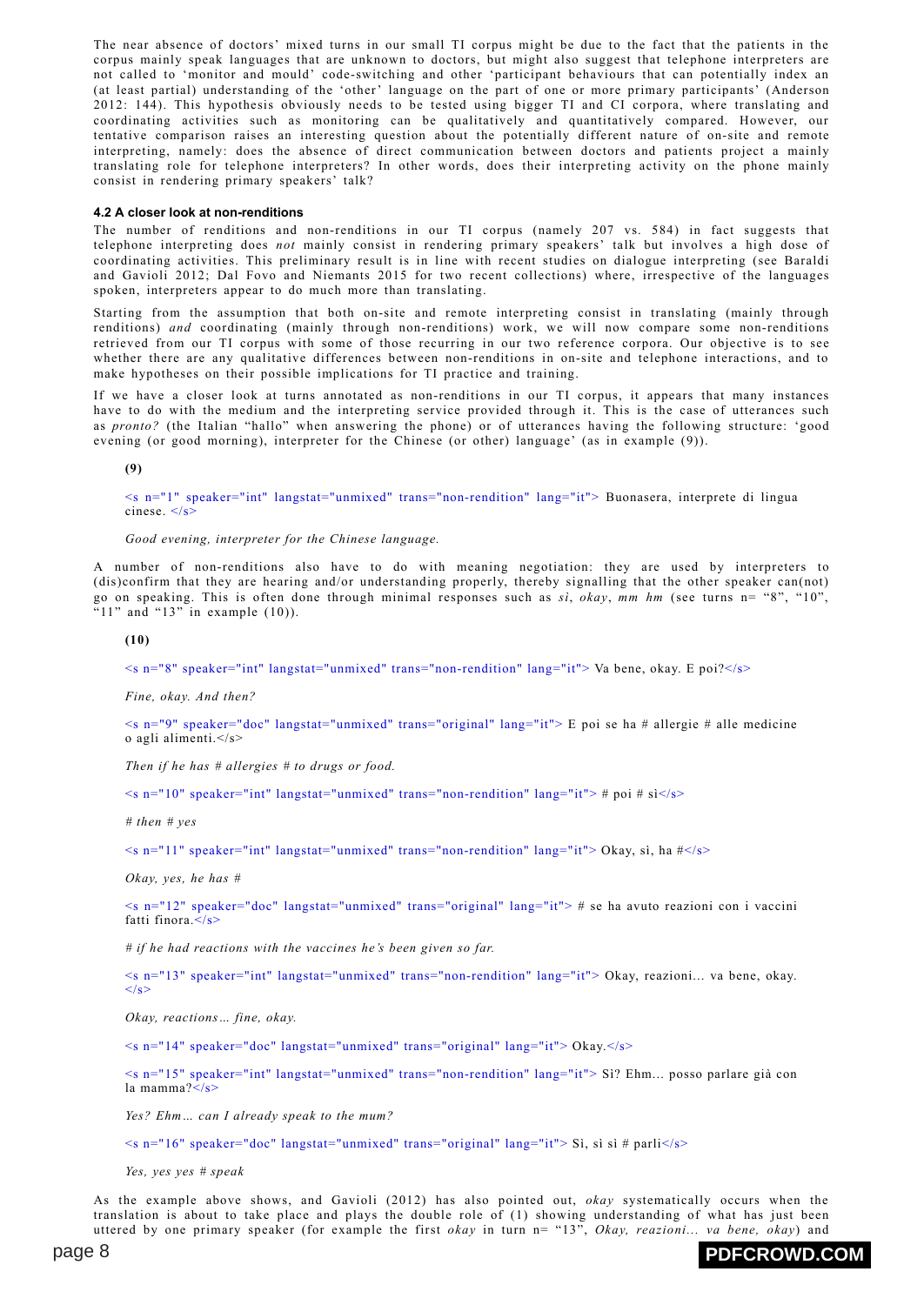(2) projecting the beginning of the translation for the other (for example the second *okay* in that same utterance). But the doctor does not understand that the translation is about to start and utters himself an *okay*, which requires a greater conversational effort on the part of the interpreter, who explicitly asks whether she can start translating for the mother and waits for the doctor to answer before doing so (in turns omitted here).

In addition to meaning negotiation, many non-renditions serve to summarize the gist of preceding turns and correspond to the formulations we problematized in section 3.3, which often contain the lemma *dire* followed by what has actually been said by primary participants and/or interpreters.

**(11)**

<s n="62" speaker="int" langstat="unmixed" trans="non-rendition" lang="it"> Dottoressa, eccomi. Lei ha detto che... le ho spiegato che c'è un costo e che non è necessario che lei debba stare per una semplice medicazione per giorni e giorni in ospedale. Possono fare un'eccezione due giorni ma non di più. Stop. Lei ha detto che stasera parlerà con il marito e poi provvederanno... le ho anche suggerito di andare nella parrocchia di appartenenza, di zona di residenza se c'è qualche volontario che, lo fanno di solito, la può accompagnare. Tutto qui. Io ho finito il mio lavoro. </s>

Doctor, here I am. She said that... I explained to her that there's a cost and that it's not necessary that she stays for a simple dressing for days and days in hospital. They can make an exception for two days but no longer than that. That's it. She said that tonight she's going to talk to her husband and they will take action... I also suggested her to go to the parish they belong to, where they live if there's some volunteer that, they *usually do it, can accompany her. That's it. I've finished my job.*

The interpreter here summarizes the gist of the previous turns in two ways: she first recalls what she has just told the mother (*le ho spiegato che*, "I explained to her that") and then formulates what the mother has actually said (*lei ha detto che*, "she said that"). Both summaries are addressed to the doctor, who is also informed of what the interpreter has autonomously suggested, that is to go to the local parish and ask for a volunteer to accompany her, as they usually do.

Some non-renditions finally have to do with the interpreter's need to take time and write things down. Utterances like *un attimo che scrivo* ("wait a moment I'm writing") make it explicit that there is a difficulty in dealing with long and dense doctors' turns, and arguably point to the importance of note-taking in telephone interpreting.

**(12)**

<s n="1" speaker="int" langstat="unmixed" trans="non-rendition" lang="it"> Un attimo che scrivo. Per 21 giorni, una al giorno.</s>

*Wait a moment I'm writing. For 21 days, one a day.*

If we now search for non-renditions in our on-site reference corpora, we are confronted with similar and divergent courses of action. Starting from similarities, both the EXMARaLDA and the ELAN sub-corpora also contain meaning negotiation sequences where minimal responses play a major role in showing understanding of what has been previously said or negotiated and signalling the transition to translation. This is the case in (13), where the interpreter (Int) first acknowledges receipt of what the Italian speaking patient (Paz) has just said (*va bene (.) okay*), then uses the same token *okay* – but with a French pronunciation – to address the healthcare worker.

**(13)**

**Pat:** no

**Int:** va bene (.) okay

*fine (.) okay*

(2)

**Int:** okay donc

*okay then*

In the ELAN corpus, *okay* is very widely used as a feedback token: when uttered with a rising intonation, be it on its own or at the end of longer turns at talk, it generally checks for the patients' understanding and is often followed by their confirmation; when uttered with a falling intonation, usually on its own or at the beginning of longer turns, it shows understanding and signals the transition to translation. The selected example is representative of the latter case, where the interpreter utters three *okay* in less than four seconds to acknowledge receipt of what the Arabic patient has just said and start rendering it into Italian for the midwife, who had explicitly invited the interpreter to tell her.

**(14)**

**Int:** [okay però]

*[okay but]*

**Pat**: [hata] khti [lama] bitihmil

*[even] my sister [when] she got pregnant*

**Int:** [okay] okay dice che loro in famiglia…

*[okay] okay she says that in her family…*

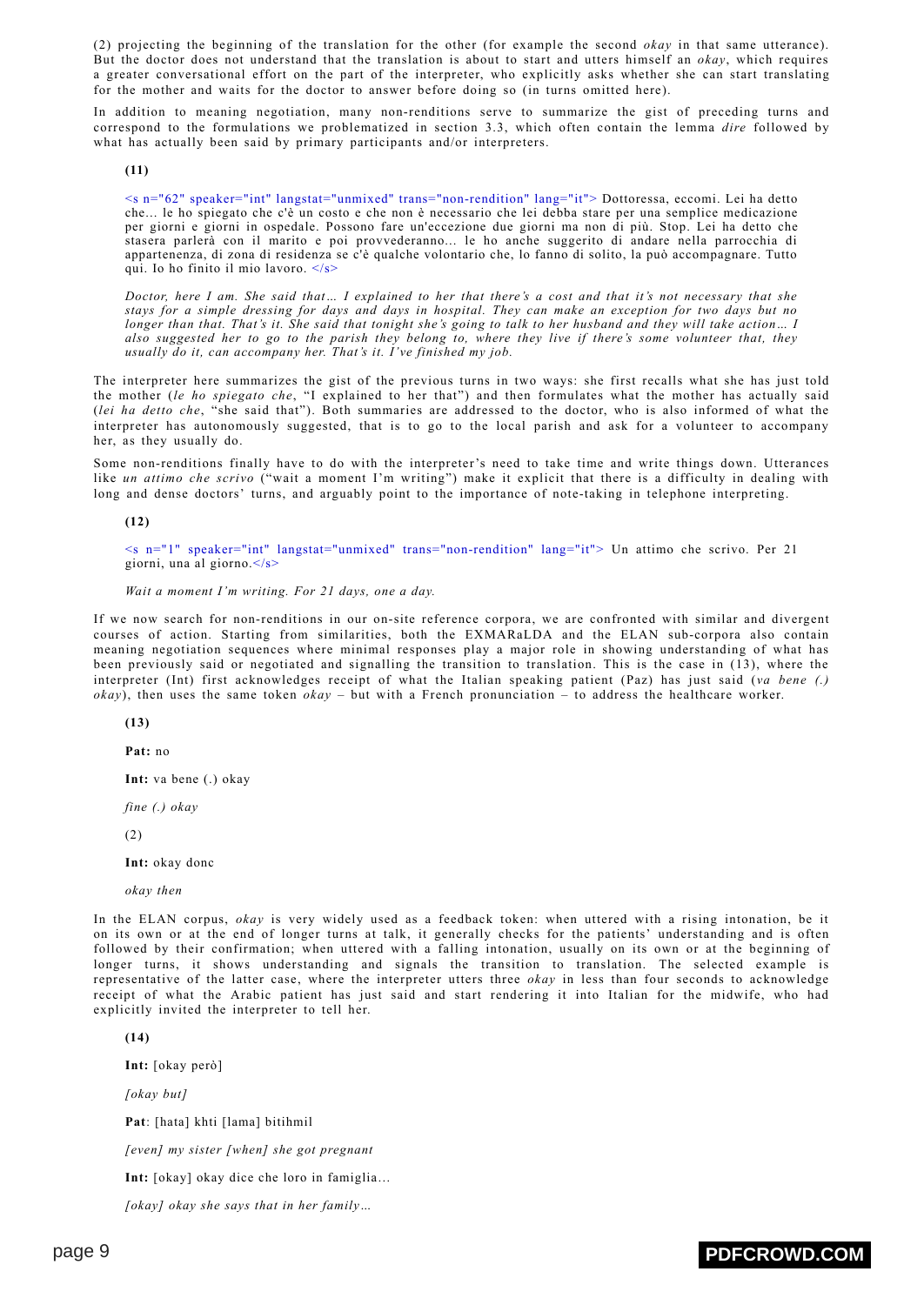Both the EXMARaLDA and the ELAN sub-corpora also contain formulations that summarize the gist of previous turns at talk and that are similarly pre-faced by expressions like *ti dice che…* or *ti ha detto che…* (meaning "s/he tells" – or "told" – "you that…"), but they additionally present a number of non-renditions we have not found in our TI corpus, such as directions on how to reach local healthcare facilities or clarifications and explanations on routine examinations the patient shall undergo.

Example (15) is taken from the EXMARaLDA sub-corpus, where direction-giving sequences were explicitly annotated as "instruction" among departures from the traditional triadic sequence organization in interpretermediated interactions. Following the midwife's indication to go to a certain office, the interpreter provides the patient with all the necessary directions to reach that place alone, going so far as to write them down on a sheet of paper she can later use as an *aide-mémoire*.

**(15)**

**Int:** [scri-] écris si c'est écrire ça ehm allora (2) je te l'écris ici (.) via Mandorla (1) ehm autobus (1) numéro deux (.) pour aller (2) ça c'est l'autobus qui porte à Modena

[writ-] write if it's writing this ehm so (2) I'm writing this here for you (.) via Mandorla (1) ehm bus (1) *number two (.) to go (2) this is the bus that goes to Modena*

Example (16) comes from the ELAN sub-corpus and can be retrieved using the software multiple layer search, which allows one to investigate interactional patterns such as Patient-Interpreter-Midwife and to explore the translation status of interpreters' turns. On a closer look, while some instances unsurprisingly are Italian renditions of what foreign patients say, followed by the midwife reception, many interpreters' turns are uttered in the patients' language and are thus non-renditions playing a wide range of functions, for example providing feedback, giving directions, expanding explanations, and asking for or making clarifications, as is the case here, where the interpreter clarifies that the pap test would not have taken longer if it had been performed.

**(16)**

**Int:** w chufi (.) kun 'amlatu lik (.) kun 'amlatu nafs el waqt gha diri gha tghulik safi ['amaltu] (.) lahaqach had li bghat dakhlatu kant gha tamsah- ma'mlatuch hit 'ank des pertes ktira

and look that  $(.)$  if she had done that  $(.)$  it would have taken the same amount of time immediately she would have [told] you I'm done (.) because in the end she had already inserted- she didn't do it because you have *heavy discharges*

Clarification, explanation, and direction-giving are activities that the interpreter is more or less explicitly delegated to carry out on behalf of the healthcare staff, which again is not an isolated phenomenon, as the tendency to delegation is confirmed by analysts working with other corpora (such as different subsets of the AIM corpus: see Baraldi 2009; Gavioli 2015) and other methods (such as participant observation and interviews: see Hsieh 2010).

Given the near absence of these activities (both as delegated by healthcare workers and self-initiated by interpreters) in our small TI corpus, we can make the hypothesis that telephone interpreters are not called to play a role that has been variably and arguably labelled as co-interviewer (Davidson 2000), co-diagnostician (Hsieh 2007), co-therapist (Bot and Verrept 2013). Again, this preliminary result should be verified in bigger corpora, where quantitative approaches cannot do without the qualitative explorations that enable one to go deep into the nature of interpreter-mediated interactions and of interpreters' contributions to them. But as limited as it may be, our tentative comparison has the merit of exploring two possible research directions and of showing their implications for telephone interpreting users and providers.

### **5. Conclusions**

This study set out to provide data-based reflections on telephone interpreting, in order to start filling the gap in empirical research about this particular interpreting type, which is increasingly common in some community settings. Starting from the widely-shared assumption that community interpreters both translate and coordinate the interaction, the results of our research suggest that TI is characterised by some linguistic and interactional specificities which distinguish it from on-site CI, and which are largely determined by interpreters' physical and experiential remoteness as well as by the lack of visual information that the medium entails.

Corpus data indicates that in TI primary speakers do not try to communicate directly: this may suggest that the monitoring role found in on-site CI could be irrelevant in its remote forms, where interpreters are called for translating and expected to do primarily this. These preliminary findings thus have significant implications for interpreters' training, as would-be-interpreters should be aware of the different roles they may be expected to play, and of how the actions of primary participants can affect their activity.

The study also highlights the need to raise healthcare providers' awareness of the peculiarities of TI, where the lack of a shared frame of reference requires adaptation of habitual on-site CI practices. For instance, some delegations that healthcare providers often make during on-site encounters are problematic in TI, mainly because interpreters may not be familiar with the local reality, and cannot therefore fulfil the same facilitating function that they are usually charged with in on-site CI. Healthcare providers should also be alerted to the fact that the lack of visual information entails a greater negotiation effort, thus requiring more thoughtful communicative behaviour.

From the point of view of interpreting research, the study confirms the worthiness of transcribing, annotating and analysing even the smallest collections of authentic (telephone/remote) interpreting data, as these can provide invaluable exploratory insights, encouraging and justifying the creation of more full-fledged corpora. In particular, further research in the field of RI would evidently benefit from the availability of multimodal corpora where transcripts are linked to original audio or video recordings, as the joint analysis of the two types of data can provide better descriptions of complex speech patterns and phenomena than is possible on the basis of transcripts alone.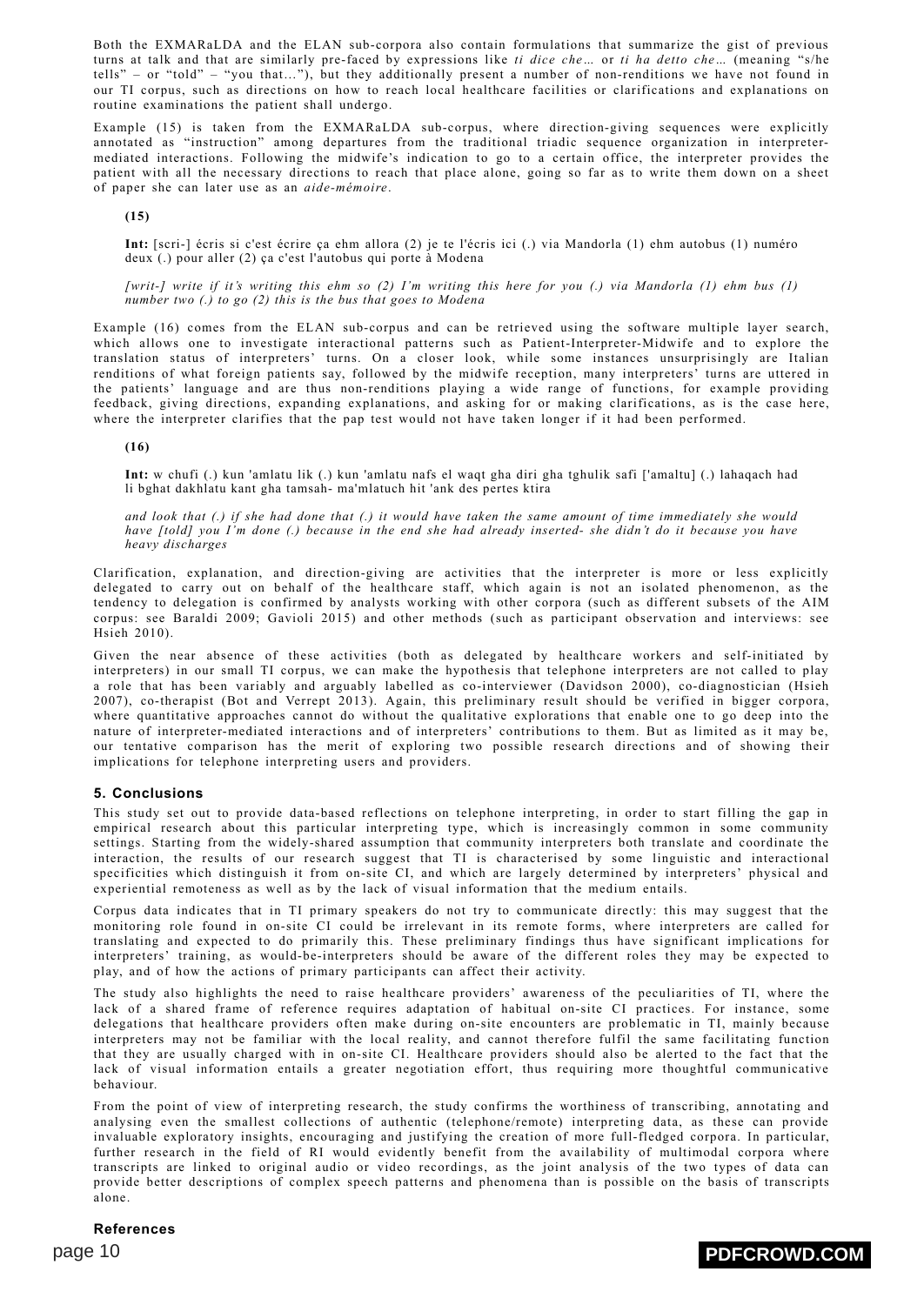- Anderson, Laurie (2012) "Code-switching and Coordination in Interpreter-mediated Interaction" in *Coordinating Participation in Dialogue Interpreting,* Claudio Baraldi and Laura Gavioli (eds), Amsterdam/Philadelphia, John Benjamins: 115–48.
- Angermeyer, Philipp S. (2008) "Creating Monolingualism in the Multilingual Courtroom", *Sociolinguistic Studies* 2, no. 3: 385–403.
- Angermeyer, Philipp S., Bernd Meyer, and Thomas Schmidt (2012) "Sharing Community Interpreting Corpora" in *Multilingual Corpora and Multilingual Corpus Analysis,* Thomas Schmidt and Kai Wörner (eds), Amsterdam/Philadelphia, John Benjamins: 275–94.
- Baraldi, Claudio (2009) "Forms of Mediation: the Case of Interpreter-Mediated Interactions in Medical Systems", *Language and Intercultural Communication* 9, no. 2: 120–37.
- Baraldi, Claudio (2012) "Interpreting as Dialogic Mediation: The Relevance of Expansions" in *Coordinating Participation in Dialogue Interpreting,* Claudio Baraldi and Laura Gavioli (eds), Amsterdam/Philadelphia, John Benjamins: 297–326.
- Baraldi, Claudio, and Laura Gavioli (2010) "Interpreter-mediated Interaction as a Way to Promote Multilingualism" in *Multilingualism at Work: From Policies to Practices in Public, Medical and Business Settings*, Bernd Meyer and Birgit Apfelbaum (eds), Amsterdam/Philadelphia, John Benjamins: 141–62.
- Baraldi, Claudio, and Laura Gavioli (eds) (2012) *Coordinating Participation in Dialogue Interpreting*. Amsterdam/Philadelphia, John Benjamins.
- Bendazzoli, Claudio (2015) "Corpus-based research" in *Routledge Encyclopedia of Interpreting Studies*, Franz Pöchhacker (ed.), London/New York, Routledge: 87–91.
- Bot, Hanneke, and Hans Verrept (2013) "Role Issues in the Low Countries, Interpreting in Mental Healthcare in the Netherlands and Belgium" in *The Critical Link 6. Interpreting in a changing landscape,* Cristina Schäffner, Krzysztof Kredens, and Yvonne Fowler (eds), Amsterdam/Philadelphia, John Benjamins: 117–31.
- Braun, Sabine (2006) "Multimedia Communication Technologies and their Impact on Interpreting" in Mary Carroll, Heidrun Gerzymisch-Arbogast, and Sandra Nauert (eds), *Audiovisual Translation Scenarios*. Proceedings of the Marie Curie Euroconference "MuTra: Audiovisual Translation Scenarios", Copenhagen, 1-5 May 2006, URL: **[http://www.euroconferences.info/proceedings/2006\\_Proceedings/2006\\_Braun\\_Sabine.pdf](http://www.euroconferences.info/proceedings/2006_Proceedings/2006_Braun_Sabine.pdf)** (accessed 11 November 2016).
- Braun, Sabine (2015) "Remote Interpreting" in *Routledge Handbook of Interpreting,* Holly Mikkelson and Renée Jourdenais (eds), London/New York, Routledge: 352–67.
- Braun, Sabine, and Judith L. Taylor (eds) (2012) *Videoconference and Remote Interpreting in Legal Proceedings*, Cambridge/Antwerp, Intersentia.
- Braun, Sabine, and Judith L. Taylor (eds) (2014) *Advances in Videoconferencing and Interpreting in Legal Proceedings*, Cambridge/Antwerp, Intersentia.
- Bührig, Kristin, and Bernd Meyer (2004) "*Ad hoc* Interpreting and Achievement of Communicative Purposes in Doctor-patient Communication" in *Multilingual communication*, Juliane House and Jochen Rehbein (eds), Amsterdam/Philadelphia, John Benjamins: 43–62.
- Dal Fovo, Eugenia, and Natacha S. Niemants (eds) (2015) *Dialogue Interpreting*. Special issue, *The Interpreters' Newsletter* No. 20.
- Davidson, Brad (2000) "The Interpreter as Institutional Gatekeeper: The Social-linguistic Role of Interpreters in Spanish-English Medical Discourse", *Journal of Sociolinguistics* 4, no. 3: 378–405.
- Davidson, Brad (2002) "A Model for the Construction of Conversational Common Ground in Interpreted Discourse", *Journal of Pragmatics* 34, no. 9: 1273–300.
- Davitti, Elena, and Sergio Pasquandrea (2014) "Guest Editorial", *The Interpreter and Translator Trainer* 8, no. 3: 329–35.
- Falbo, Caterina (2012) "CorIT (Italian Television Interpreting Corpus): classification criteria" in *Breaking Ground in Corpus-based Interpreting Studies*, Francesco Straniero Sergio and Caterina Falbo (eds), Bern, Peter Lang: 155–85.
- Gavioli, Laura (2012) "Minimal Responses in Interpreter-mediated Medical Talk" in *Coordinating Participation in Dialogue Interpreting,* Claudio Baraldi and Laura Gavioli (eds), Amsterdam/Philadelphia, John Benjamins: 201–28.
- Gavioli, Laura (2015) "On the Distribution of Responsibilities in Treating Critical Issues in Interpreter-mediated Medical Consultations: The Case of 'le spieghi(amo)'", *Journal of Pragmatics* 76: 169–80.
- Gavioli, Laura, Claudio Baraldi, and Natacha Niemants (2016) "From Archives to Corpora: Extracting Data for Analysis, from a Collection of Interpreter-mediated Interactions", contribution to the Panel "Working with corpora in community interpreting research: challenges and opportunities", Bernd Meyer (convenor), *8th International Critical Link conference*, 29 June 2016, Heriot Watt, Edinburgh, UK.
- Hlvac, Jim (2013) "Should Interpreters be Trained and Tested in Telephone and Video-Link Interpreting? Responses from Practitioners and Examiners", *International Journal of Interpreter Education* 5, no. 1: 34–50.
- Hsieh, Elaine (2007) "Interpreters as Co-diagnosticians: Overlapping Roles and Services between Providers and Interpreters", *Social Science & Medicine* 64, no. 4: 924–37.
- Hsieh, Elaine (2010) "Provider-interpreter Collaboration in Bilingual Health Care: Competitions of Control over Interpreter-mediated Interactions", *Patient Education and Counselling* 78, no. 2: 154–9.
- Jefferson, Gail (1972) "Side sequences" in *Studies in Social Interaction,* David N. Sudnow (ed), New York, NY, Free Press: 294–330.
- Kelly, Nataly (2007) *Telephone Interpreting: A Comprehensive Guide to the Profession*, Bloomington, IN, Trafford Publishing.

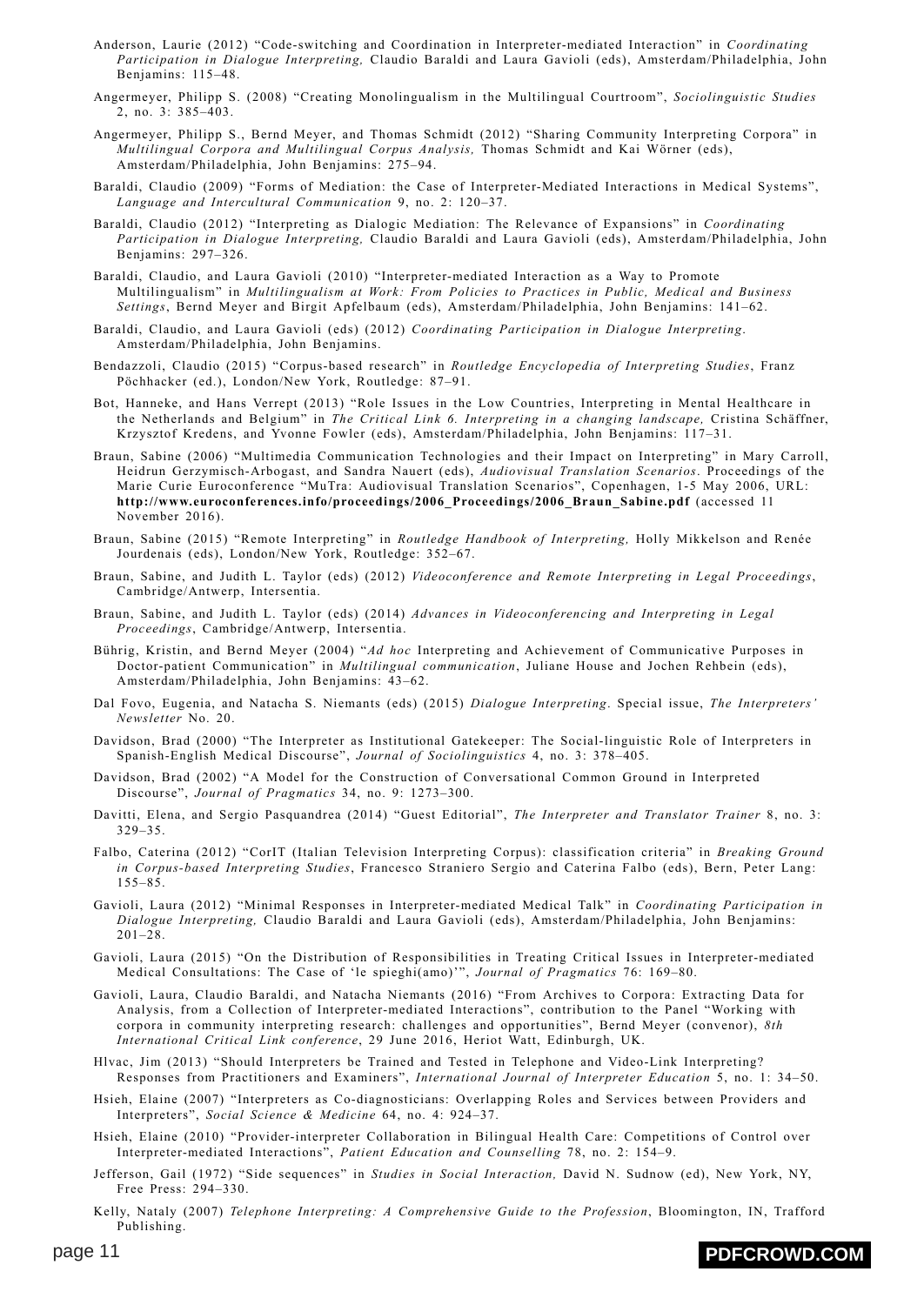- Kelly, Nataly (2008*) A Medical Interpreter's Guide to Telephone Interpreting*, *International Medical Interpreters Association*, URL: **<http://www.imiaweb.org/uploads/pages/380.pdf>** (accessed 11 November 2016).
- Ko, Leong (2006) "The Need for Long-term Empirical Studies in Remote Interpreting Research: A Case Study of Telephone Interpreting", *Linguistica Antverpiensia* 5: 325–38.
- Lee, Jieun (2007) "Telephone Interpreting Seen from the Interpreters' Perspective", *Interpreting* 9, no 2: 231– 52.
- Locatis, Craig, Williamson Deborah, Gould-Kabler Carrie, Zone-Smith Laurie, Detzler Isabel, Roberson Jason, Maisiak Richard, and Michael Ackerman (2010) "Comparing In-Person, Video, and Telephonic Medical Interpretation", *Journal of General Internal Medicine* 25, no. 4: 345–50.
- Mason, Ian (eds) (1999) *Dialogue Interpreting*. Special Issue, *The Translator* 5, no. 2.
- Mason, Ian (2006) "On Mutual Accessibility of Contextual Assumptions in Dialogue Interpreting", *Journal of Pragmatics* 38, no. 3: 359–73.
- Merlini, Raffaela (2015) "Dialogue Interpreting", in *Routledge Encyclopedia of Interpreting Studies*, Franz Pöchhacker (ed.), London/New York, Routledge: 102–7.
- Meyer, Bernd (2012) "*Ad hoc* Interpreting for Partially Language-proficient Patients: Participation in Multilingual Constellations" in *Coordinating Participation in Dialogue Interpreting,* Claudio Baraldi and Laura Gavioli (eds), Amsterdam/Philadelphia, John Benjamins: 99–113.
- Moser-Mercer, Barbara (2003) "Remote Interpreting: Assessment of Human Factors and Performance Parameters", *aiic.net*. May 19, 2003. URL: **<http://aiic.net/p/1125>** (accessed 11 November 2016).
- Moser-Mercer, Barbara (2005) "Remote Interpreting: Issues of Multi-sensory Integration in a Multilingual task", *Meta* 50, no. 2: 727–38.
- Niemants, Natacha (2012) "The Transcription of Interpreting Data", *Interpreting* 14, no. 2: 165–91.
- Niemants, Natacha (2015) *L'interprétation de dialogue en milieu médical*. *Du jeu de rôle à l'exercice d'une responsabilité*, Roma, Aracne.
- Niemants, Natacha, and Sara Castagnoli (2015) "La traduction téléphonique en milieu médical : De l'analyse conversationnelle aux implications pratiques" in *Metamorfosi della traduzione, in ambito francese-italiano*, Danielle Londei, Sergio Poli, Anna Giaufret, e Micaela Rossi (eds), Genova, GUP: 227–262.
- Price, Erika Leemann, Pérez-Stable Eliseo J., Nickleach Dana, López Monica, and Leah S. Karliner (2012) "Interpreter Perspectives of In-person, Telephonic, and Videoconferencing Medical Interpretation in Clinical Encounters", *Patient Education and Counseling* 87, no. 2: 226–32.
- Rosenberg, Brett Allen (2007) "**A Data Driven Analysis of Telephone [Interpreting](http://www.dailynterpreter.com/archives/477)**" in *The Critical Link 4 – Professionalisation of Interpreting in the Community*, Cecilia Wadensjö, Birgitta Englund-Dimitrova, and Anna-Lena Nilsson (eds), Amsterdam/Philadelphia, John Benjamins: 65–75.
- Roziner, Ilan and Miriam Shlesinger (2010) "Much Ado about Something Remote", *Interpreting* 12, no. 2: 214–47.
- Sacks, Harvey, Schegloff Emanuel A., and Gail Jefferson (1974) "A Simplest Systematics for the Organization of Turn-taking for Conversation", *Language* 50, no. 4: 696–735.
- Setton, Robin (2011) "Corpus-based Interpreting Studies (CIS): Overview and Prospects" in *Corpus-based Translation Studies – Research and Applications*, Alet Kruger, Kim Wallmach, and Jeremy Munday (eds), London, Continuum: 33–75.
- Spinolo, Nicoletta, Bertozzi Michela, and Mariachiara Russo (forthcoming) "Shaping the interpreters of the future and of today: preliminary results of the SHIFT project", *The Interpreters' Newsletter* 23.
- Straniero Sergio, Francesco, and Caterina Falbo (2012a) "Studying Interpreting through Corpora. An Introduction" in *Breaking Ground in Corpus-based Interpreting Studies*, Francesco Straniero Sergio and Caterina Falbo (eds), Bern, Peter Lang: 9–52.
- Straniero Sergio, Francesco, and Caterina Falbo (eds) (2012b) *Breaking Ground in Corpus-based Interpreting Studies*. Bern: Peter Lang.
- Villarruel, Antonia M., Portillo Carmen J., and Pamela Kane (1999) "Communicating with Limited English Proficiency Persons: Implications for Nursing Practice", *Nursing Outlook* 47, no. 6: 262–70.
- Wadensjö, Cecilia (1998) *[Interpreting](http://www.dailynterpreter.com/archives/34) as Interaction*, London/New York, Longman.
- Wadensjö, Cecilia (1999) "Telephone Interpreting and the Synchronisation of Talk in Social Interaction", *The Translator* 5, no. 2: 247–64.
- Zorzi, Daniela (2012) "Mediating Assessments in Healthcare Settings" in *Coordinating Participation in Dialogue Interpreting,* Claudio Baraldi and Laura Gavioli (eds), Amsterdam/Philadelphia: John Benjamins: 229–49.

#### **Notes**

**Note:** The authors have jointly discussed the contents of the paper, but primary responsibility for writing the different sections is as follows: Sara Castagnoli wrote sections 1, 3 and 5, while Natacha Niemants wrote sections 2 and 4.

<span id="page-11-0"></span>**[\[1\]](#page-1-0)** The SHIFT project (*SHaping the Interpreters of the Future and of Today,* **[http://www.shiftinorality.eu](http://www.shiftinorality.eu/)**) is a 3 year Erasmus+ project funded by the European Commission in 2015 which aims to develop solutions for training in remote dialogue interpreting through the cooperation of a European network of universities offering interpreting programmes and interpreting service providers.

<span id="page-11-1"></span>**[\[2\]](#page-1-1)** AIM stands for Analysis of Interaction and Mediation and is the name of an Italian research network that has contributed to this collective project by sharing already transcribed data and/or by transcribing new subsets of audio-recorded interactions (**<http://www.aim.unimore.it/>**).

## page 12 **[PDFCROWD.COM](https://pdfcrowd.com/?ref=saveas)**